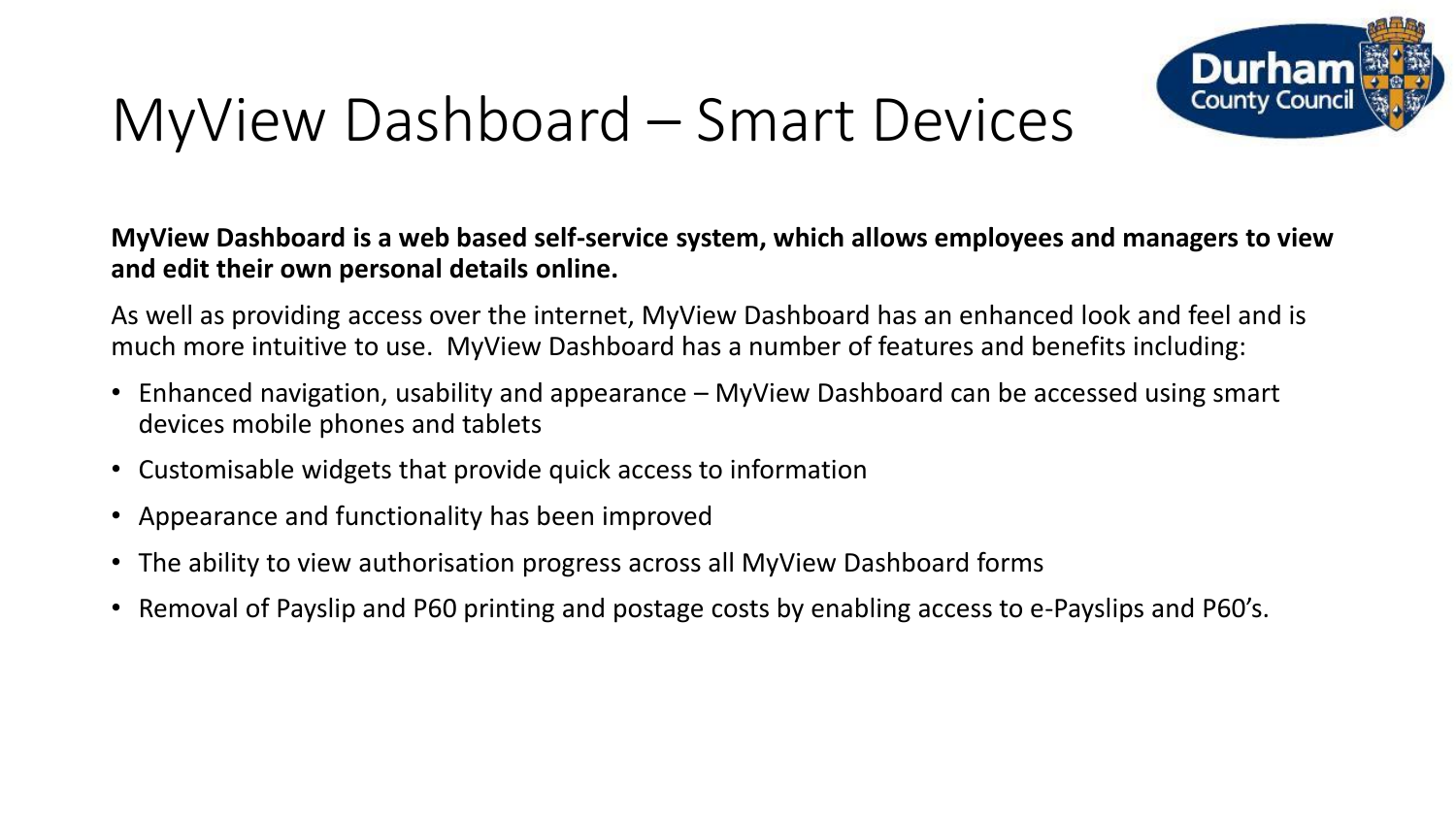

All employees that have access to the *internal* DCC network will be able to use the new MyView Dashboard from November 2017.

From *November 2017*, secure online access to MyView Dashboard from outside the Council network (i.e. over the internet) from any computer or mobile device will be rolled out to employees on a phased basis. The timetable is detailed below:

| 1 November 2017: | <b>Adult and Health Services</b><br><b>Resources</b><br><b>Transformation and Partnerships</b> |
|------------------|------------------------------------------------------------------------------------------------|
| 1 December 2017: | Children and Young People Services (excluding schools)                                         |
| 1 January 2018:  | <b>Schools</b>                                                                                 |
| 1 February 2018: | <b>Regeneration and Local Services</b>                                                         |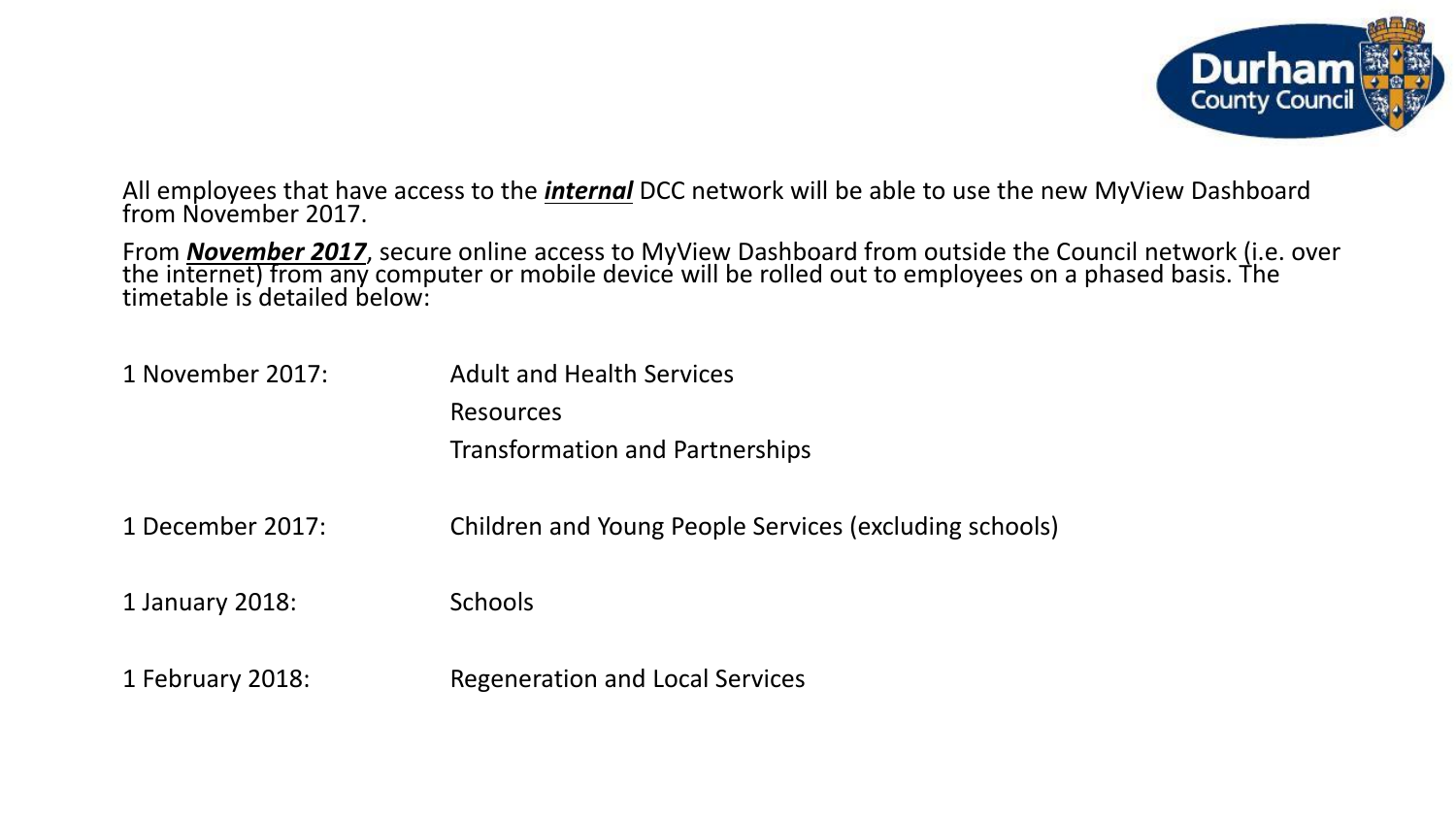

# Add Shortcuts to MyView Dashboard

### **iPhone/iPad**

- Open up Safari and enter MyView Dashboard URL https: \\hrselfservice.durham.gov.uk\dcc
- At the bottom of the screen (or top of the screen if using an iPad) you will see an icon depicting an arrow that looks like it is trying to get away from a square. Tap this button.



• Tap "Add to Home Screen".



• You will be asked to choose a name for the home screen icon. Suggest call it "MyView Dashboard". Click Add.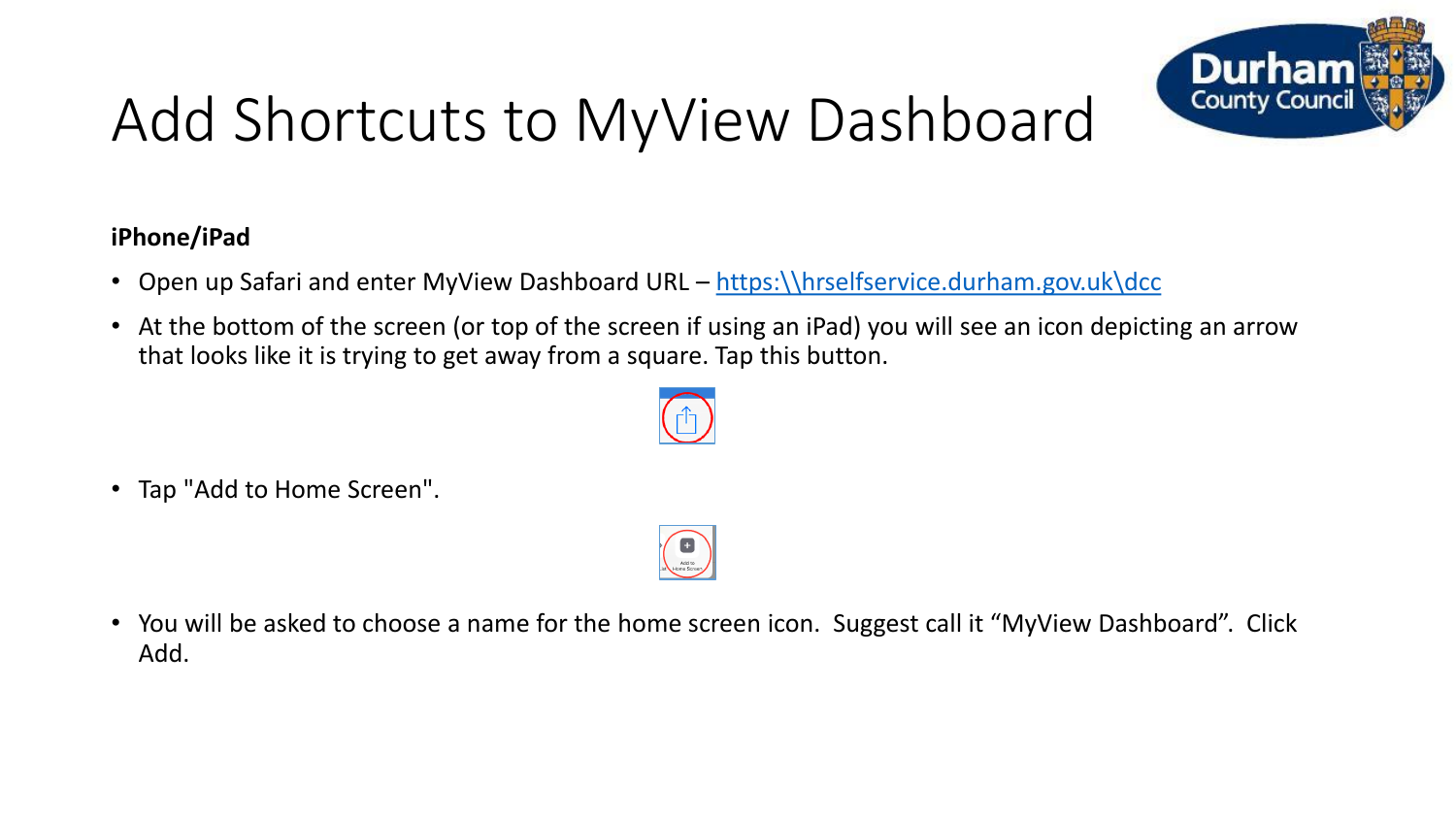

## Add Shortcuts to MyView Dashboard

#### **Android (using Google Chrome)**

- Open up Google Chrome and enter MyView Dashboard URL https: \\hrselfservice.durham.gov.uk\dcc
- Click on the hamburger menu in the top right corner.

• Click on 'Add to Home screen'.

Add to homescreen

÷

• You will be asked to choose a name for the home screen icon. Suggest call it "MyView Dashboard". Click Add.